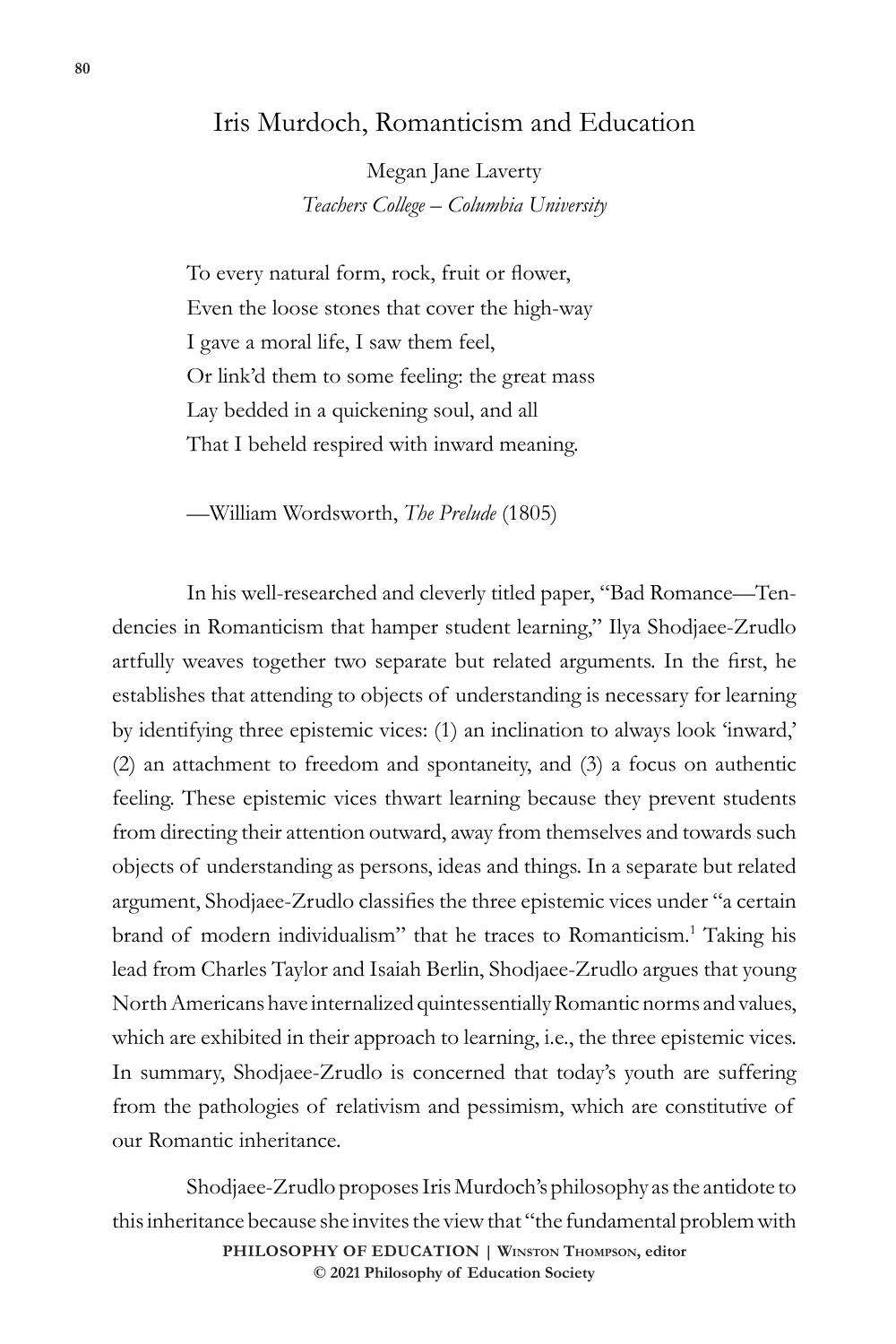Romantic individualism is that it fattens our ego and reinforces our tendency to focus our attention on ourselves." Shodjaee-Zrudlo uses Murdoch's philosophy to establish that the three epistemic vices are not necessary characteristics of subjectivity but are instead products of history, culture and inculturation. He retrieves her concept of attention as a process of unselfing, arguing that it is essential for learning. Shodjaee-Zrudlo's positioning of Murdoch as an alternative to Romantic individualism builds upon her own criticisms of Romanticism, especially that they "transformed the idea of death into the idea of suffering" by taking "refuge in sublime emotions."<sup>2</sup> It seems to me, however, that Shodjaee-Zrudlo's criticisms of Romanticism are not always accurate nor fair. In fact, the term "Romanticism" itself is a tricky one that raises multiple questions, among them which thinkers it includes. Many ideas can and have been thought under its heading, and, although this is not the place for a comprehensive overview of Romanticism, there are good discussions of it in the scholarship of Frederick C. Beiser, Richard Eldridge, Nikolas Kompridis, and Terry Pinkard.<sup>3</sup>

In my response to Shodjaee-Zrudlo, I restrict my remarks to the first epistemic vice, an inclination to always look 'inward,' as what I say about it has implications for the other two. For example, Shodjaee-Zrudlo argues that the second epistemic vice—an attachment to freedom and spontaneity—compels students to oppose the discipline and authoritativeness necessary for learning. It should become apparent from my discussion of the first epistemic vice that I do not interpret the Romantics as being overly attached to freedom and consider the freedom they value as consonant with an obedient and disciplined responsiveness. In the case of the third epistemic vice, I imply that the Romantic focus on authentic feeling was not in opposition to reason; rather, the Romantics sought to enlist feeling and reason in an effort to discern the world's meaning.

In what follows, I first address Shodjaee-Zrudlo's formulation of what turning inward involves to suggest that it represents a misunderstanding of Romanticism. Whereas Shodjaee-Zrudlo characterizes the inward turn as being about the promotion of relativistic opinions, I characterize it as a focus on consciousness as the discernment of meaning. Having established the true character of the Romantic inward turn, I draw two related conclusions: Mur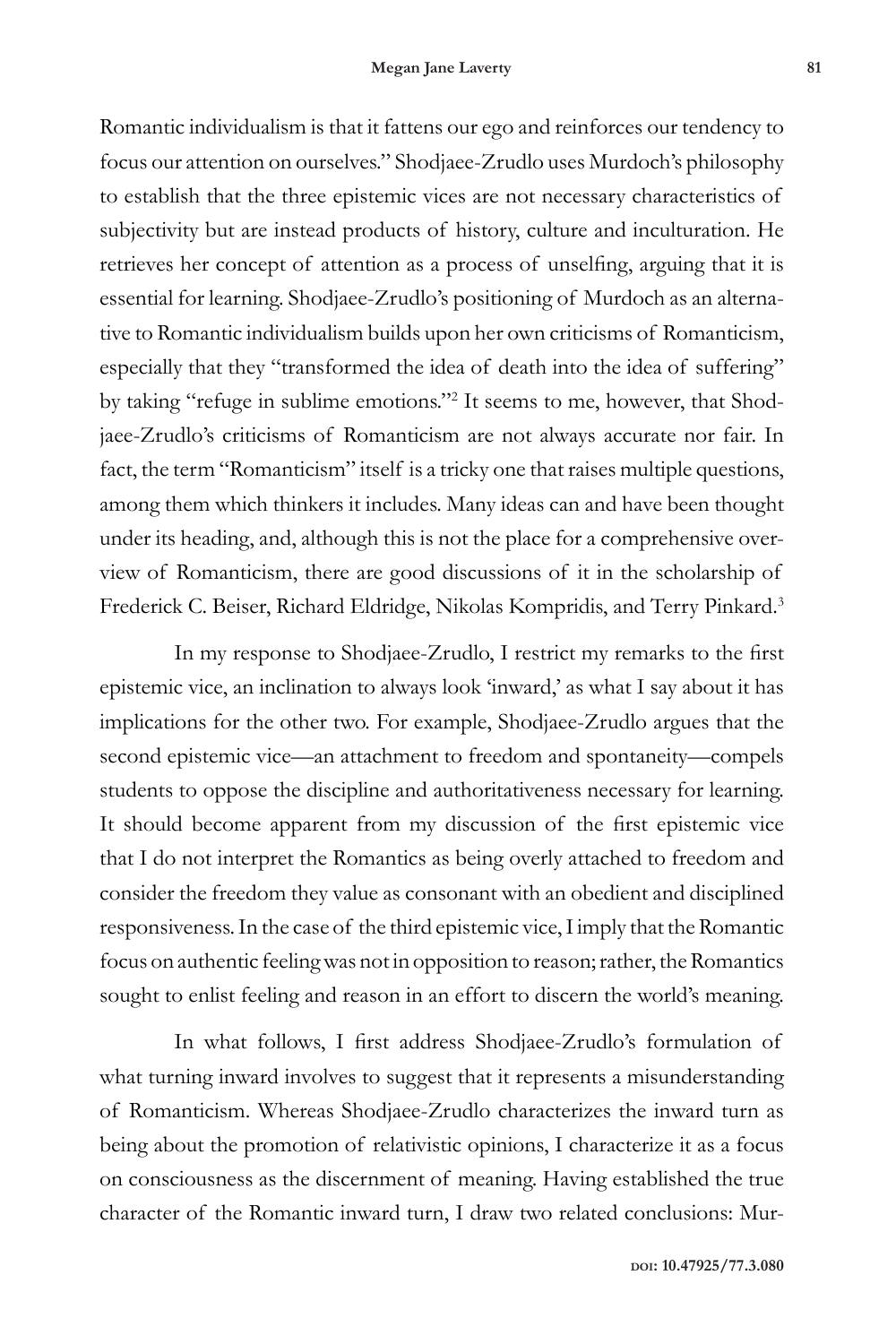doch is closer to Romanticism than Shodjaee-Zrudlo would have us believe and Romanticism is part of the solution to the epistemic and educational problems that Shodjaee-Zrudlo evocatively conveys.

Shodjaee-Zrudlo characterizes the inward turn in the following manner: "When confronted with a new idea, we now tend to ask ourselves, 'What do *I* think about this?' as opposed to, 'Is it true?'" He argues that our tendency is to consult our own thinking on such occasions because we assume that the meaning of any new idea can only be fully determined by us. In other words, humans are the measure of meaning because we interpret and evaluate ideas "*only* according to our own lights." According to Shodjaee-Zrudlo, Romanticism's artists, poets and philosophers did not conceive of reality as having an intelligible structure; for them, "there is only the subject, thrusting itself forward." Shodjaee-Zrudlo concludes that it is "a '[Romantic] mistake" to turn inwards, "to consult ourselves" by asking "What do *I* think?" when it comes to "confronting objects of understanding." His formulation, however, makes it seem as if the inward turn is wholly about trafficking in relativist opinion. He even references the phrase "everyone has their own opinion," as often being heard "among students who disengage from classroom discussion."

Whereas I agree with Shodjaee-Zrudlo that students won't learn if they are enthralled by their own opinion, I think that his characterization of this so-called 'inward turn' betrays a significant misunderstanding of Romanticism. I can bring out the difference with the epigraph to this paper: whereas Shodjaee-Zrudlo might interpret the lines by Wordsworth as being about the human projection of meaning—"*I* gave" and "*I* saw"—I interpret them as being about how natural and artistic *forms*—"rock, fruit or flower, Even the loose stones that cover the high-way"—reveal "moral life" and "inward meaning" by way of how they impact and alter consciousness i.e. how they make us feel and think. For the Romantics, the purpose of turning inward is not to circulate among subjective opinions nor is it to assert our subjective freedom by way of our independent thoughts or opinions. Rather, it is to attend to the fluctuations of consciousness as harbingers of meaning—the inner is a doorway to the meaning of the outer that must be walked through.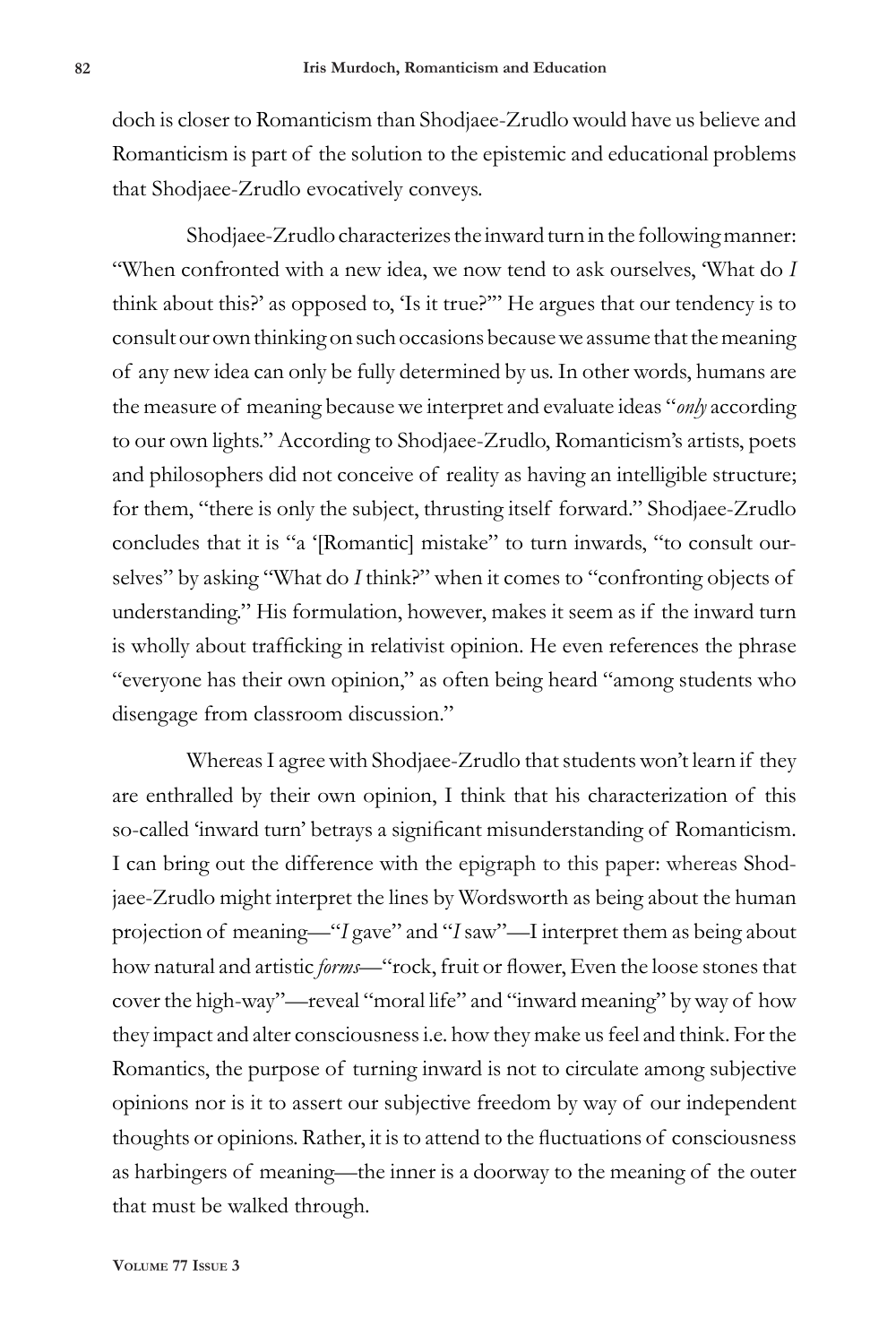A clue to what I have in mind here is expressed by Shodjaee-Zrudlo's discussion of the second epistemic vice, when he writes that the Romantics were worried about "the gradual encroachment of a natural-scientific and deterministic picture of reality." They were concerned that this picture robbed reality of its mystery, magic and meaning. If there was to be meaning, it would have to happen inside the subject and be projected onto a natural-scientific reality—a picture of reality Max Weber aptly described as one of "disenchantment."<sup>4</sup> Shodjaee-Zrudlo effectively describes and criticizes the hold of this disenchanted picture of reality on our students' minds. But this only underscores the sharp contrast between their epistemic vices and Romanticism's aspiration to reenchant the world, based on the conviction that *not* everything about our way of life can be scientifically accounted for.

In seeking to reenchant the world, Romantic artists, poets and philosophers struggled to resist both nostalgia for a prelapsarian time and a crude subjectivism. That Romanticism is routinely criticized for one or both of these vices reflects the significant challenge of the reenchantment project: Romantic artists sought to reconceive all of Nature as a book waiting to be 'read' for its lessons: lessons that would be mediated by the individual's "inner depths" and otherwise "unexplored recesses."

My interpretation of the inner turn demonstrates that Murdoch is closer to Romanticism than Shodjaee-Zrudlo would have us think. Take Murdoch's example of learning Russian. Shodjaee-Zrudlo is right that Murdoch's love of Russian leads her away from herself towards something that is alien and authoritative. Yet Murdoch's inner life is not to be analyzed away, for she is doing more than going through the motions of learning Russian; vital changes are occurring 'within' her. The unselfing that Shodjaee-Zrudlo speaks of is mediated—even facilitated—by the transformational qualities of Murdoch's consciousness. She knows that her experience of feeling guided by the Russian that she is learning is not an illusion. Russian acquires greater and more nuanced meanings as her love for the language deepens—and vice-versa.

If I am right that Murdoch is much more a Romantic than she ac-